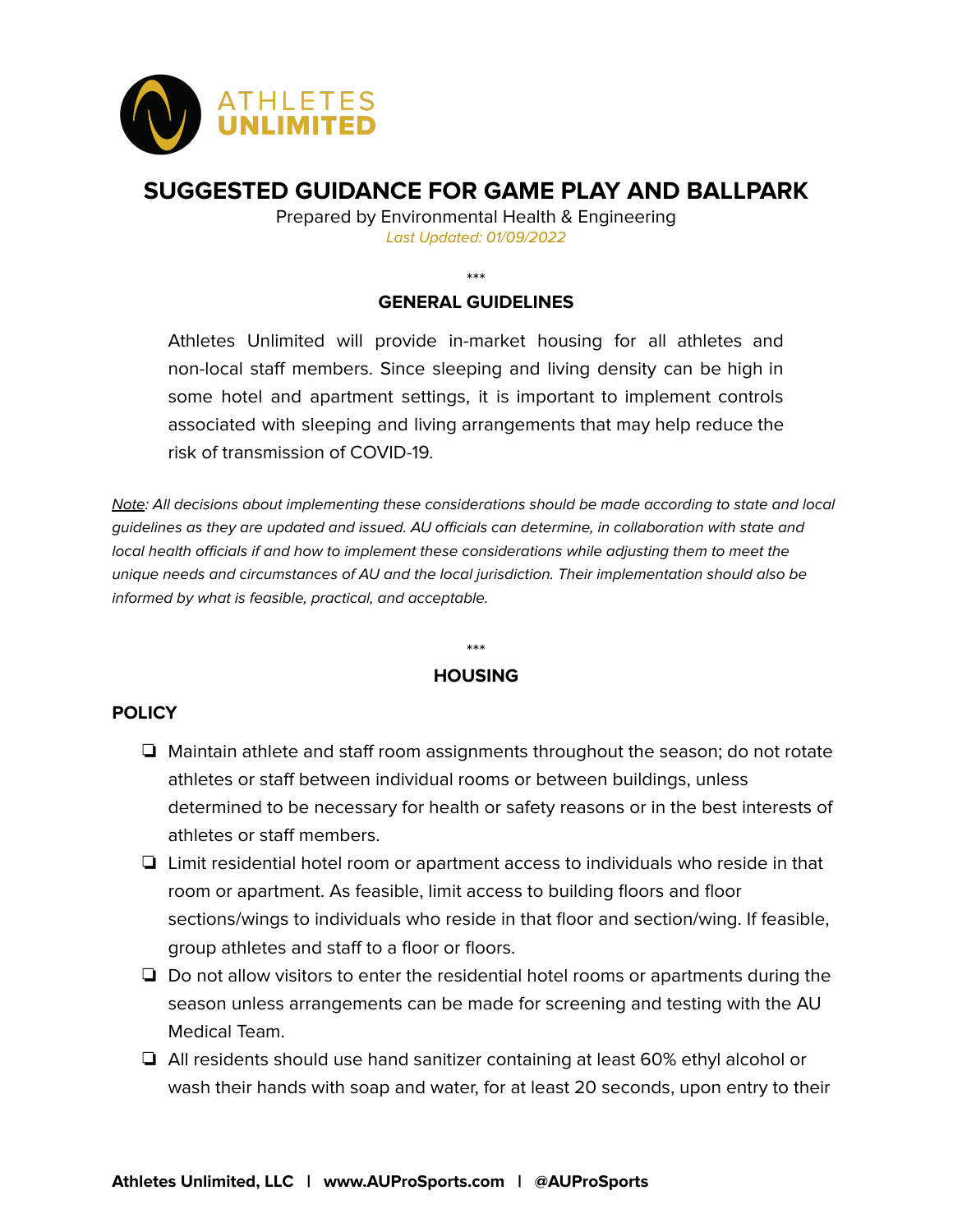hotel room or apartment. If living with others, residents should also clean hands frequently while in the residence, especially after contact with high touch surfaces (e.g., bathroom surfaces, refrigerator handles, door handles, etc.).

- ❏ Avoid sharing common items (cups, bedding, etc.) as well as sharing of individuals' items with anyone in the hotel or apartment building.
- ❏ Hotel rooms and common areas should be cleaned when athletes and staff are not present in rooms. Refer to the Cleaning and Disinfection section of this quide.
- ❏ Personal belongings should be limited to essential items plus a small number of non-essential items.
- ❏ Athletes and staff should keep personal belongings organized and separate from other athlete's and staff's belongings.
- ❏ If sharing a bathroom, personal items, especially tooth brushes should be stored outside of the bathroom.
- ❏ Best practice: All athletes and staff should be provided adequate individual personal storage spaces (i.e., dresser, footlocker, closet, etc.) for their personal belongings.

# \*\*\* **IN-MARKET RESIDENTIAL FACILITIES**

#### **CONFIGURATION**

- ❏ Provide alcohol-based hand sanitizer containing at least 60% ethyl alcohol for each hotel room and apartment or have athletes and staff wash their hands with soap and water immediately upon entry.
- ❏ Post relevant posters and signage from the Centers for Disease Control and Prevention ([CDC](https://www.cdc.gov/coronavirus/2019-ncov/communication/graphics.html)), World Health Organization ([WHO](https://www.who.int/emergencies/diseases/novel-coronavirus-2019/advice-for-public)), and/or other health agencies in trafficked areas to encourage behaviors that mitigate the spread of disease:
	- ❏ COVID-19 [information](https://www.cdc.gov/coronavirus/2019-ncov/downloads/2019-ncov-factsheet.pdf)
	- ❏ [Handwashing](https://www.cdc.gov/handwashing/posters.html)
	- ❏ Cough [etiquette](https://www.cdc.gov/flu/pdf/protect/cdc_cough.pdf)
	- ❏ Symptoms [associated](https://www.cdc.gov/coronavirus/2019-ncov/downloads/COVID19-symptoms.pdf) with COVID-19
	- ❏ Stop the [spread](https://www.cdc.gov/coronavirus/2019-ncov/downloads/stop-the-spread-of-germs.pdf) of germs
	- ❏ Physical [distancing](https://www.healthvermont.gov/sites/default/files/documents/pdf/COVID-social-distancing-poster-ltr.pdf)
	- ❏ Cleaning and [disinfecting](https://www.cdc.gov/coronavirus/2019-ncov/community/disinfecting-building-facility-H.pdf)
- ❏ Athletes and staff must ensure they are not in the room during housekeeping service. AU will coordinate cleaning service for times when athletes and staff are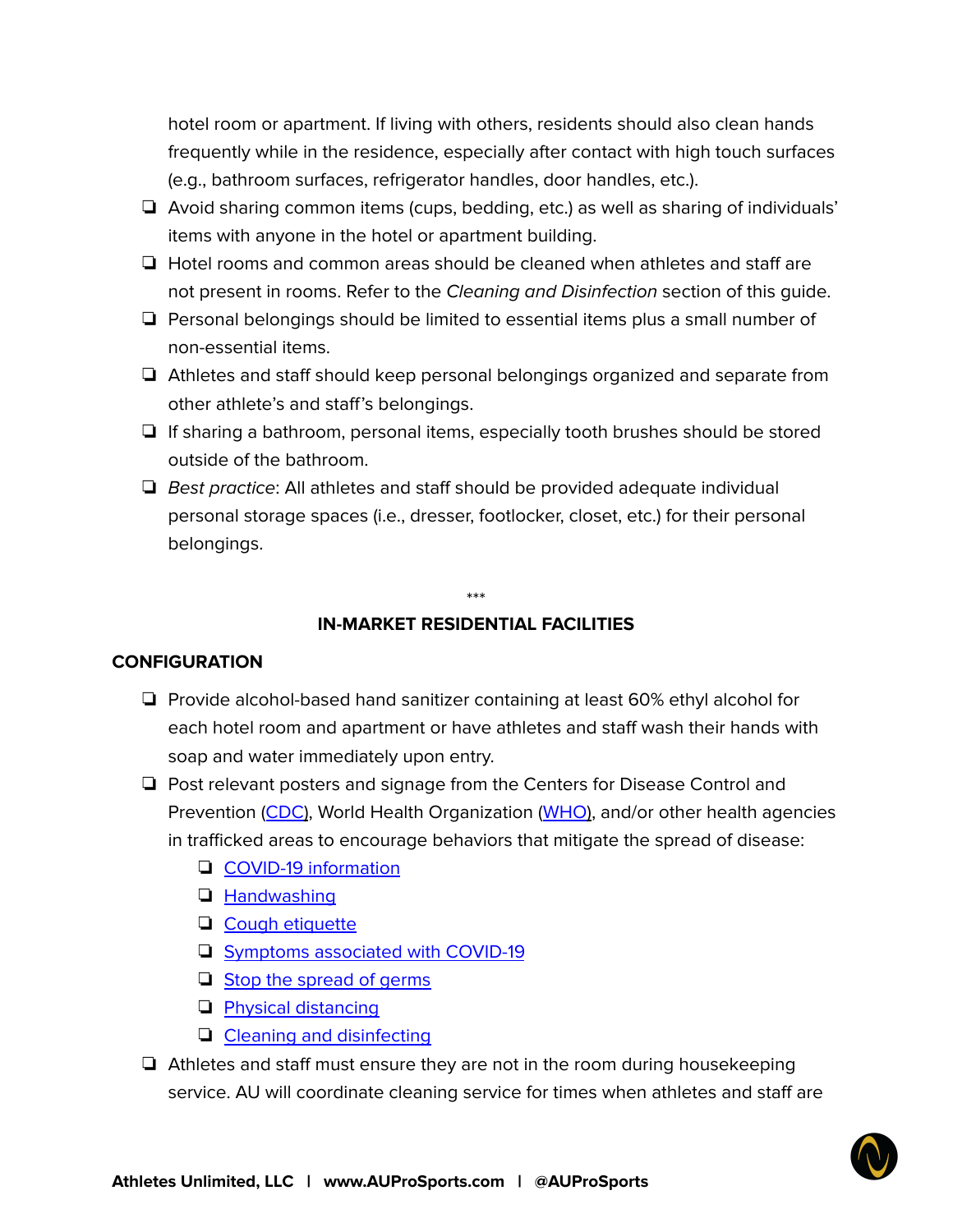out of the building, likely approximately once per week. Personal belongings should be put away to minimize contact during cleaning.

- ❏ Ensure that residents have information readily available about who to notify at AU if they develop symptoms, and where to seek care and testing if they become symptomatic or have close contact with someone that tested positive or was diagnosed with COVID-19. Close contact is defined as being within 6 feet for a cumulative total of at least 15 minutes over a 24 hour period.
- ❏ Ensure that residents know how to isolate and quarantine effectively if they receive a positive COVID-19 test.

#### **SLEEPING**

- ❏ Assign each athlete and each staff member their own individual bedroom and bathroom.
- ❏ Notify the AU healthcare staff of any shared apartment assignments.
- ❏ Individuals in isolation should remain in isolation for 5 days after symptom onset and at least 24 hours after resolution of fever without fever-reducing medications and with resolution of other symptoms. For those without symptoms, they should remain in isolation for 5 days after the date of their first positive test.<sup>1</sup> Individuals should wear masks in public for a total of 10 days from symptom onset or positive test with no symptoms. Individuals should be given an antigen test on day 5. If the antigen test is positive, continue to isolate until day 10 from symptom onset or positive test if no symptoms or until 2 negative tests.
- ❏ As discussed in the Testing module, support will be provided to any athletes or staff members who need to quarantine or isolate. People should not enter/leave the residence during the time of quarantine/isolation, especially the person who is quarantined/isolated. Those individuals will have food delivered to their room, be provided with other necessities like medications, and have phone checks frequently by AU healthcare staff.
- ❏ Limit individual apartment access to individuals who reside in that apartment.
- ❏ During the initial time in-market before testing can be completed by the AU healthcare staff, limit time together in shared spaces in apartments and hotel rooms to less than 15 minutes. In addition, maintain at least 6 feet of physical distance, and wear a face covering. Staff and athletes should avoid spending time in shared spaces that are used by other hotel guests, including indoor bars, restaurants, and lobby or lounge areas. If staff and athletes spend time in outdoor

<sup>&</sup>lt;sup>1</sup> https://www.cdc.gov/coronavirus/2019-ncov/if-you-are-sick/quarantine.html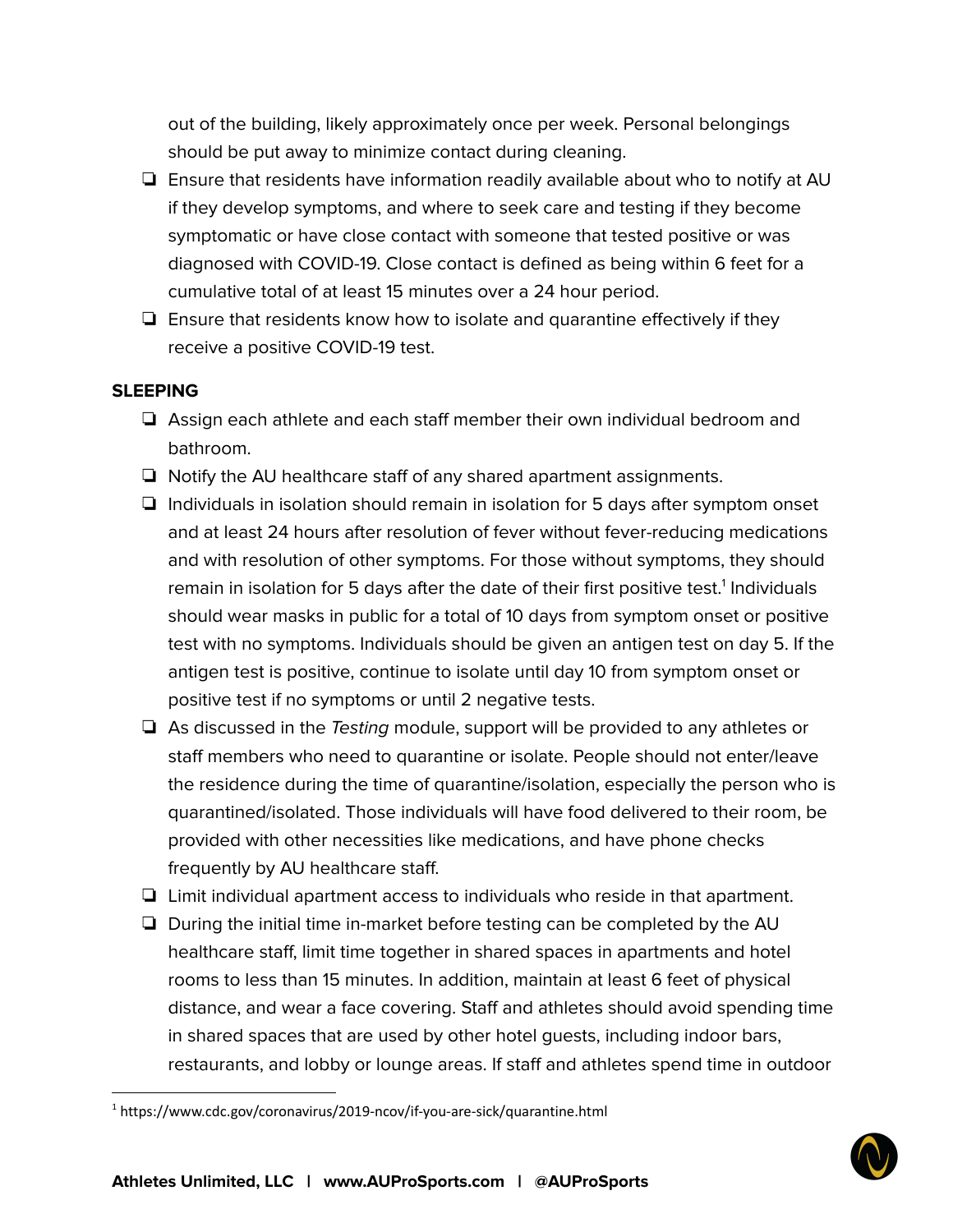common spaces, they should maintain physical distancing and wear a face covering.

- ❏ Limit access to building floors and floor sections/wings to individuals who reside in that floor and section/wing.
- ❏ Use bedding (e.g., sheets, pillows, blankets) that can be washed and dried in a mechanical air dryer. After laundering, keep each individual's bedding separate.
- ❏ Bedding should be cleaned at least weekly.
- ❏ Store extra bedding in individually-labeled bins or bags.

## **BATHROOM**

- ❏ Ensure that each athlete or staff member has their own bathroom.
- ❏ Avoid sharing common bathroom supplies (towels, soap, toothpaste, etc.).
- ❏ If athletes or staff members need to share a bathroom, instruct each individual to bring their own bathroom supplies and a container in which to store toiletries for the duration of the season (for example, a bathroom tote or a plastic bag).
- ❏ If athletes or staff members need to share a bathroom, individuals should keep personal items in their bag or tote and store their bag or tote in a designated area of their bedroom.
- ❏ Keep hand soap, toilet paper, facial tissues, and paper towels in the bathroom stocked at all times.
- ❏ Toilet lids, if available, should be closed when flushed.
- ❏ Encourage that any shared bathroom be cleaned and disinfected at least daily. If athletes or staff members need to share a bathroom, encourage cleaning and disinfecting of high touch surfaces between users.
- ❏ Provide disinfecting cleaning wipes for athletes and staff members.
- ❏ Ensure ventilation rates and bathroom exhaust systems are optimized, see Building Systems section of this guide.

## **COMMON SPACES**

❏ Athletes should avoid indoor dining or lobby areas of the hotel or apartment building. Any common spaces should be configured to maintain physical distancing. Mask use should be required in any indoor spaces other than residences or while eating. It should also be highly encouraged or required in outdoor spaces when physical distancing may be difficult. Athletes should not use the fitness center or workout areas in a hotel or apartment building.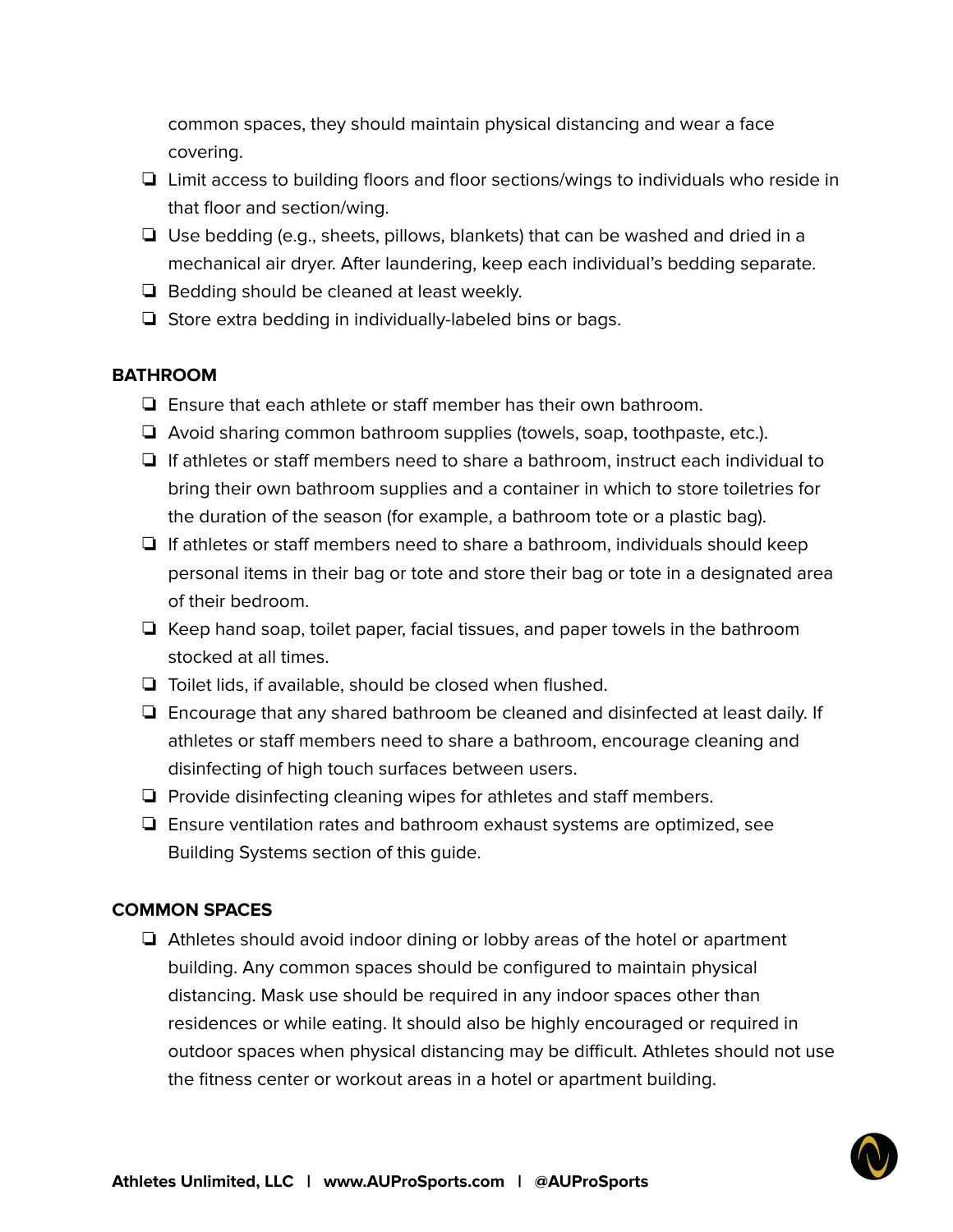- ❏ Restrict access to each reserved common space only to the athletes and staff assigned to that space.
- ❏ Provide and encourage the use of outdoor common spaces for athletes and staff to socialize with adequate physical distancing.
- ❏ Prioritize use of outdoor and common spaces at the competition venue that have already been reserved for use by AU for the season.

# **VENTILATION**

- ❏ Increase ventilation:
	- ❏ Naturally by keeping windows open if weather permits, and using a box fan in the window facing outwards to circulate the air, or
	- ❏ Mechanically, by running heating, ventilating, and air-conditioning (HVAC) systems, bathroom exhaust fans, etc. Keeping the fans on, rather than on automatic, will increase the frequency of air exchange.
	- ❏ During occupied periods for areas with mechanical ventilation, if it is possible, increase outdoor air ventilation by operating HVAC systems at increased outdoor air rates (i.e., increase the percentage of outdoor air). The percentage of outdoor air delivered will be limited to the cooling capacity of the HVAC system and its ability to provide an appropriate discharge air temperature while also controlling for humidity.
	- ❏ Consider the use of portable high efficiency particulate air (HEPA)-filtered air cleaners in shared and common spaces of double occupancy apartments and hotel suites.